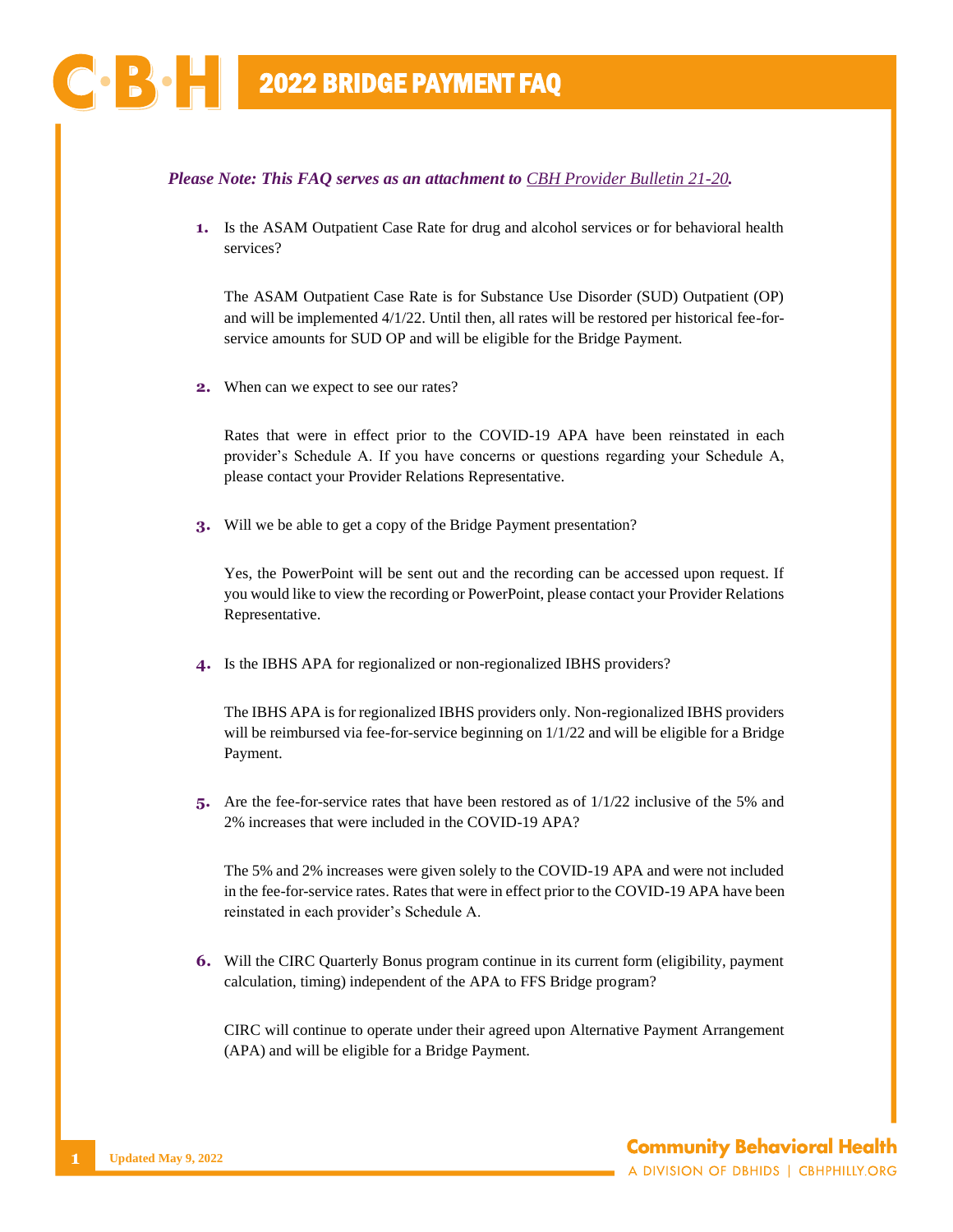**7.** Will claims be paid weekly?

BO H

Yes, claims payment schedules will resume their previous cycle and will be paid weekly.

**8.** Will CBH be providing us with specifics on how you calculated each bridge payment?

Providers should be able to review their payment amounts by comparing their claims submission data and their Schedule A in relation to their COVID-19 APA amount. Should you have any concerns or additional questions, please contact your Provider Relations Representative.

**9.** Is the 25% minimum based on service/program or in whole for the provider agency?

The 25% calculation is based on the entire agency's claim submission, minus programs that are on an Alternative Payment Arrangement (APA), such as IBHS, Children's Crisis, and CIRC.

**10.** What is the timing of the first Bridge Payment compared to the final APA payment?

The first Bridge Payment will be paid on March 16, 2022. The last COVID-19 APA payment (for December 2021) will be paid on January 19, 2022.

**11.** How are services that span multiple months taken into consideration (e.g., a CBE could be submitted in Feb that includes DOS in January and December)?

Dates of service will be tied to the specific month of a bridge payment. Services that span multiple months will be broken out into their respective months. It should be noted that only services that occur in 2022 will be taken into consideration when calculating the corresponding Bridge Payment.

**12.** What happens once a provider hits their Bridge Payment calculation for that month?

For each service rendered, providers will bill claims and be paid fee-for-service per normal practice. If the provider does not reach the calculated Bridge Payment amount that they are eligible for, they will be paid the difference on the identified payment date. If the provider exceeds the Bridge Payment amount, they will continue to bill claims and be paid fee-forservice. Below outlines the details for the Bridge Payments: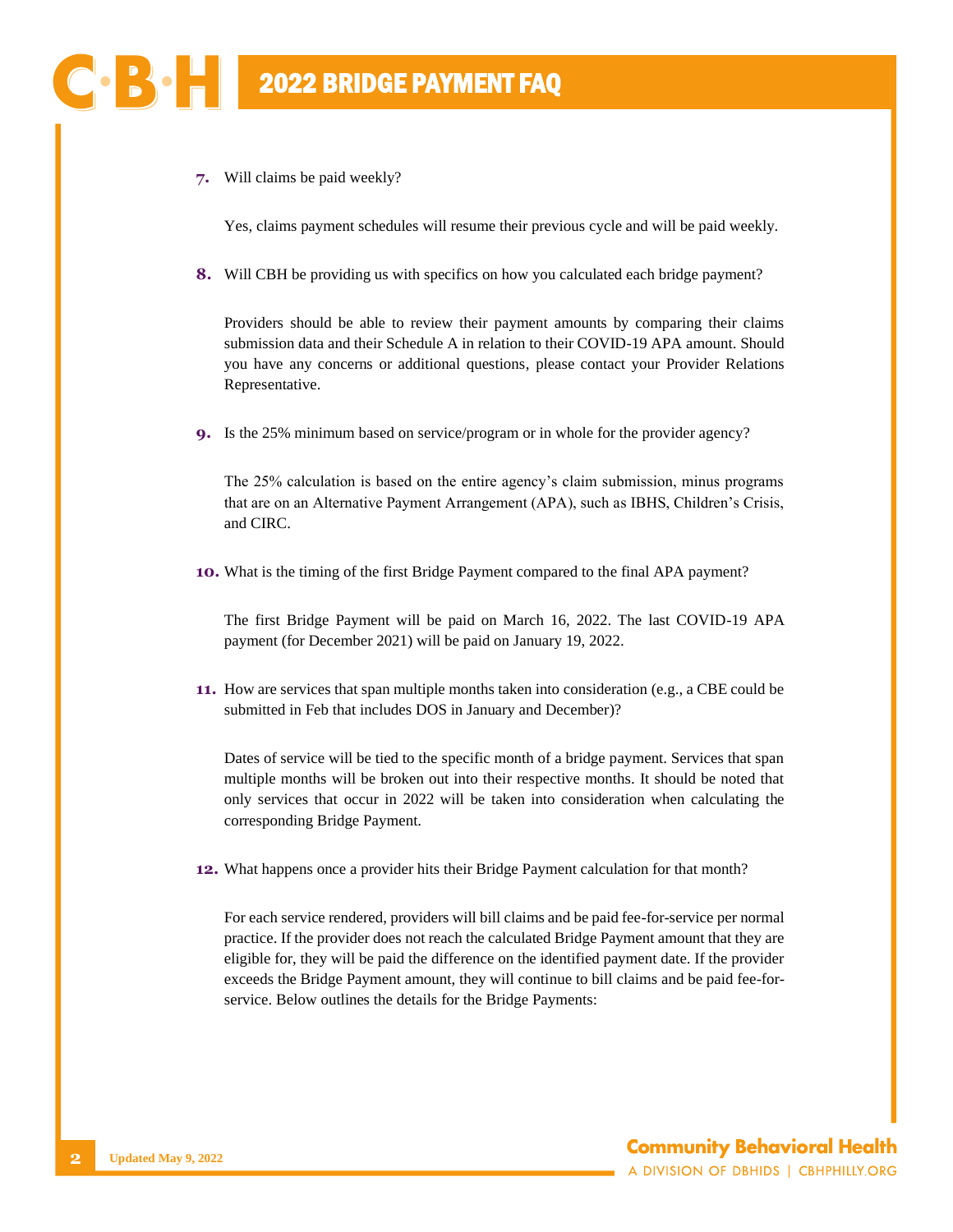| <b>Table A: Bridge Payment Timing</b> |
|---------------------------------------|
|---------------------------------------|

| <b>Month of</b><br><b>Service</b> | <b>Month of</b><br><b>Bridge</b><br><b>Payment</b> | Max.<br><b>Percent of</b><br><b>APA</b> | <b>Claims</b><br><b>Submission</b><br><b>Deadline</b> | <b>Expense</b><br><b>Report Due</b> | <b>Payment</b><br><b>Date</b> |
|-----------------------------------|----------------------------------------------------|-----------------------------------------|-------------------------------------------------------|-------------------------------------|-------------------------------|
| January                           | March                                              | 100%                                    | 3/1/2022                                              | 3/9/2022                            | 3/16/2022                     |
| February                          | April                                              | 100%                                    | 3/29/2022                                             | 4/6/2022                            | 4/13/2022                     |
| March                             | May                                                | 100%                                    | 4/26/2022                                             | 5/11/2022                           | 5/11/2022                     |
| April                             | June                                               | 95%                                     | 5/31/2022                                             | 6/8/2022                            | 6/15/2022                     |
| May                               | July                                               | 90%                                     | 6/28/2022                                             | 7/6/2022                            | 7/13/2022                     |
| June                              | August                                             | 85%                                     | 7/26/2022                                             | 8/10/2022                           | 8/10/2022                     |
| July                              | September                                          | 80%                                     | 8/30/2022                                             | 9/7/2022                            | 9/14/2022                     |
| August                            | October                                            | 75%                                     | 9/27/2022                                             | 10/5/2022                           | 10/12/2022                    |
| September                         | November                                           | 70%                                     | 10/25/2022                                            | 11/2/2022                           | 11/9/2022                     |
| October                           | December                                           | 65%                                     | 11/29/2022                                            | 12/7/2022                           | 12/14/2022                    |
| November                          | January                                            | 65%                                     | 12/27/2022                                            | 1/4/2023                            | 1/11/2023                     |
| December                          | February                                           | 65%                                     | 1/31/2023                                             | 2/8/2023                            | 2/15/2023                     |

**13.** For ASAM Outpatient levels of care, what will be used for the Bridge Calculations for January through March? What will be used to develop the Case Rate that will be implemented April 1, 2022?

The ASAM Outpatient Case Rate is for Substance Use Disorder (SUD) Outpatient (OP) and will be implemented  $4/1/22$ . Until then, all rates will be restored per historical fee-forservice amounts for SUD OP, as well as for all other levels of care that will continue on FFS and will be eligible for the Bridge Payment. The ASAM Case Rate is being developed using prior utilization and cost trends and will continue to be discussed with the provider community pending implementation.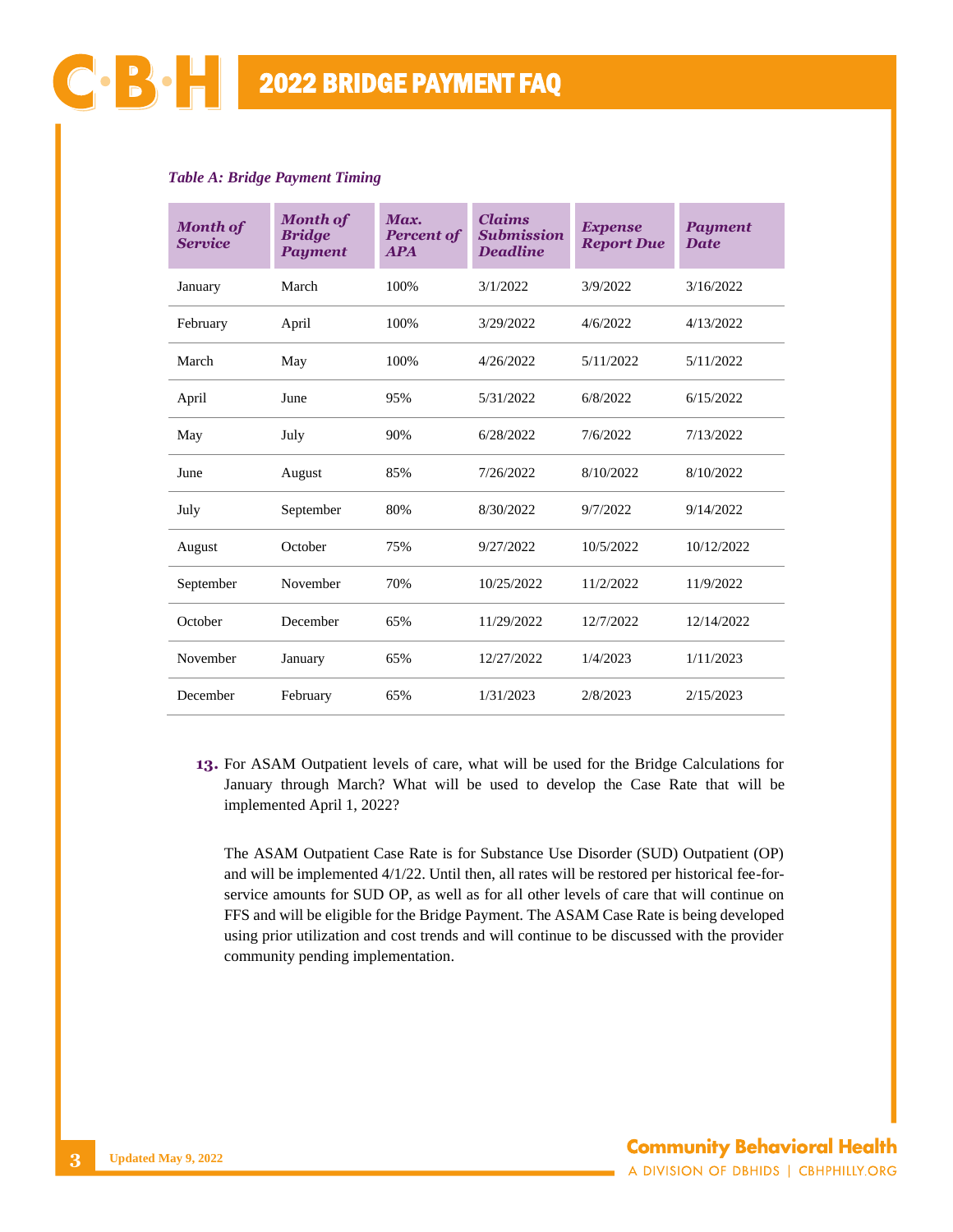**14.** When will the rates be added to the Schedule As?

The rates have been restored to each provider agency's Schedule A. If your Schedule A continues to reflect a \$0 rate, or if you have other questions or concerns, please reach out to your Provider Relations Representative.

**15.** Will the IBHS APA payments be sent separately from the Bridge Payments?

Bridge Payments and IBHSA APA payments will be sent separately, however, it should be noted that payments will largely fall on the same day. Below is a schedule of the IBHS APA and Bridge Payment Dates.

## *Table B: Bridge Payment and IBHS APA Timing*

| <b>Bridge Payment</b>   |                                      | <b>IBHS APA</b>                       |                                            |  |  |
|-------------------------|--------------------------------------|---------------------------------------|--------------------------------------------|--|--|
| <b>Month of Service</b> | <b>Bridge Payment</b><br><b>Date</b> | <b>Month of APA</b><br><b>Payment</b> | <b>APA Payment</b><br><b>Issuance Date</b> |  |  |
| January                 | 3/16/2022                            | January 2022                          | 2/16/2022                                  |  |  |
| February                | 4/13/2022                            | February 2022                         | 3/16/2022                                  |  |  |
| March                   | 5/11/2022                            | March 2022                            | 4/13/2022                                  |  |  |
| April                   | 6/15/2022                            | April 2022                            | 5/18/2022                                  |  |  |
| May                     | 7/13/2022                            | May 2022                              | 6/15/2022                                  |  |  |
| June                    | 8/10/2022                            | June 2022                             | 7/13/2022                                  |  |  |
| July                    | 9/14/2022                            | <b>July 2022</b>                      | 8/17/2022                                  |  |  |
| August                  | 10/12/2022                           | August 2022                           | 9/14/2022                                  |  |  |
| September               | 11/9/2022                            | <b>TBD</b>                            | <b>TBD</b>                                 |  |  |
| October                 | 12/14/2022                           | <b>TBD</b>                            | <b>TBD</b>                                 |  |  |
| November                | 1/11/2023                            | <b>TBD</b>                            | <b>TBD</b>                                 |  |  |
| December                | 2/15/2023                            | <b>TBD</b>                            | <b>TBD</b>                                 |  |  |

 $\mathbf{C}$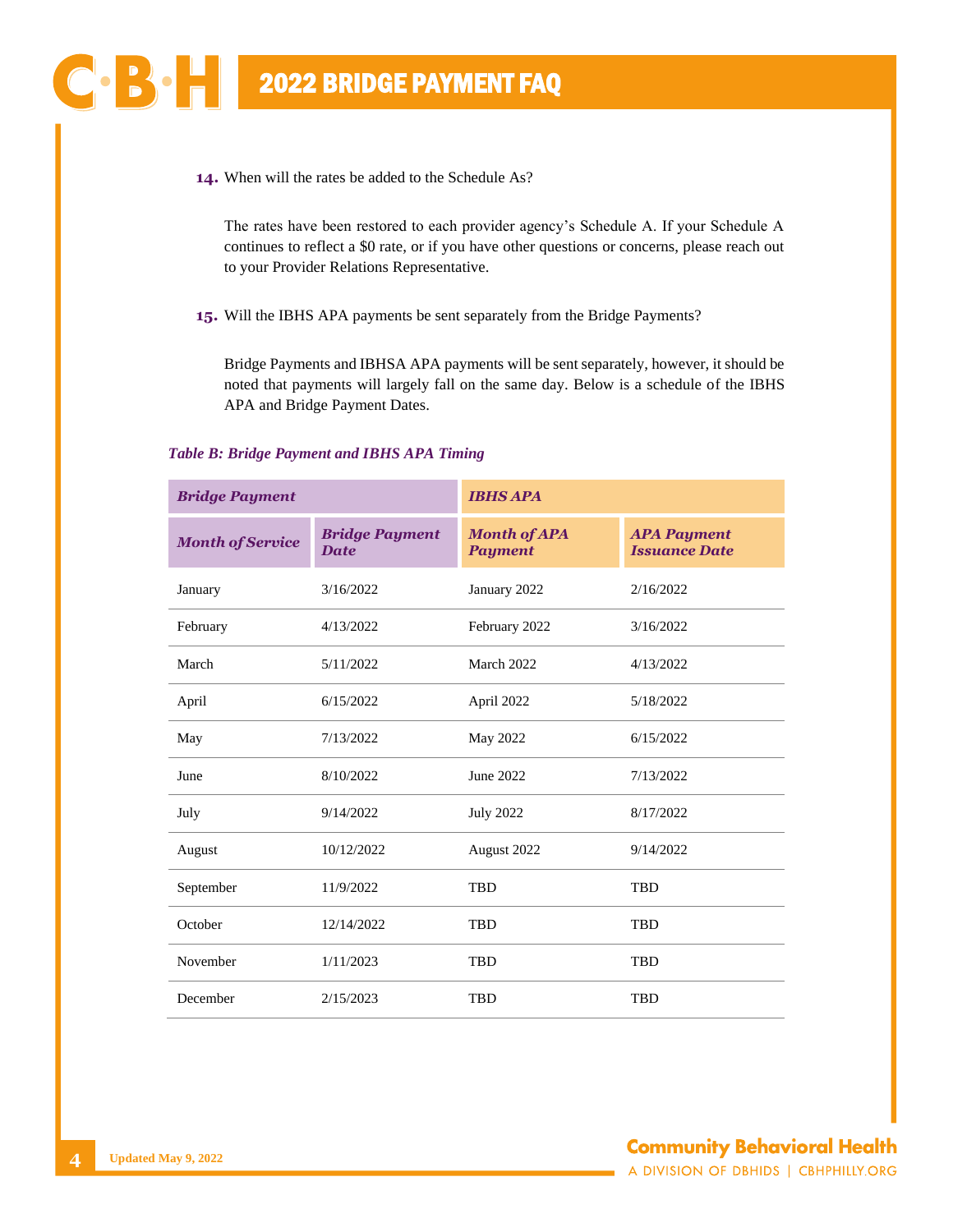**16.** Why have some of our rates increased and then decreased on our Schedule A?

Some providers may have noticed adjustments in rates, this was done in error. Please reach out to your Provider Relations Representative if you have specific questions.

**17.** Intensive Outpatient (IOP) services were previously part of our service model and were figured into the COVID-19 APA payment amount. With IOP no longer available as a service, there is no way that we can achieve 100% of the APA payment. How will that be accommodated?

IOP services have been taken into consideration when determining the Bridge Payment amount for each provider agency.

**18.** Would the percentage for the Bridge Payment be adjusted based on dates of service that are submitted after the calculation for the Bridge Payment?

Each claim that is submitted before the deadline outlined in Table A will be considered against the Bride Payment amount. Once the Bridge Payment is issued, any dates of service that are billed for a time period that has already been issued will count against the payment of the current month. Only after the Bridge Payment and Claims Paid exceeds the APA Amount will claim payment resume for that month of service.

**19.** Will the amount of the IBHS Alternative Payment Arrangement (APA) adjusted? Will the IBHS APA be reconciled?

Conversations are underway regarding both the APA amount and potential reconciliation for the 2022 IBHS APA.

**20.**Is the COVID-19 APA payment that is being used for the Bridge Payment calculation inclusive of the 5% and 2% increases that were given in 2021?

Yes, the Bridge Payment amount calculated is based off of the COVID-19 APA and includes these increases.

**21.** Will ASAM OP providers receive an updated Schedule A to reflect the new case rates?

ASAM Outpatient providers who will transition to a Case Rate starting 4/1/22 will receive an updated Schedule A prior to the implementation date.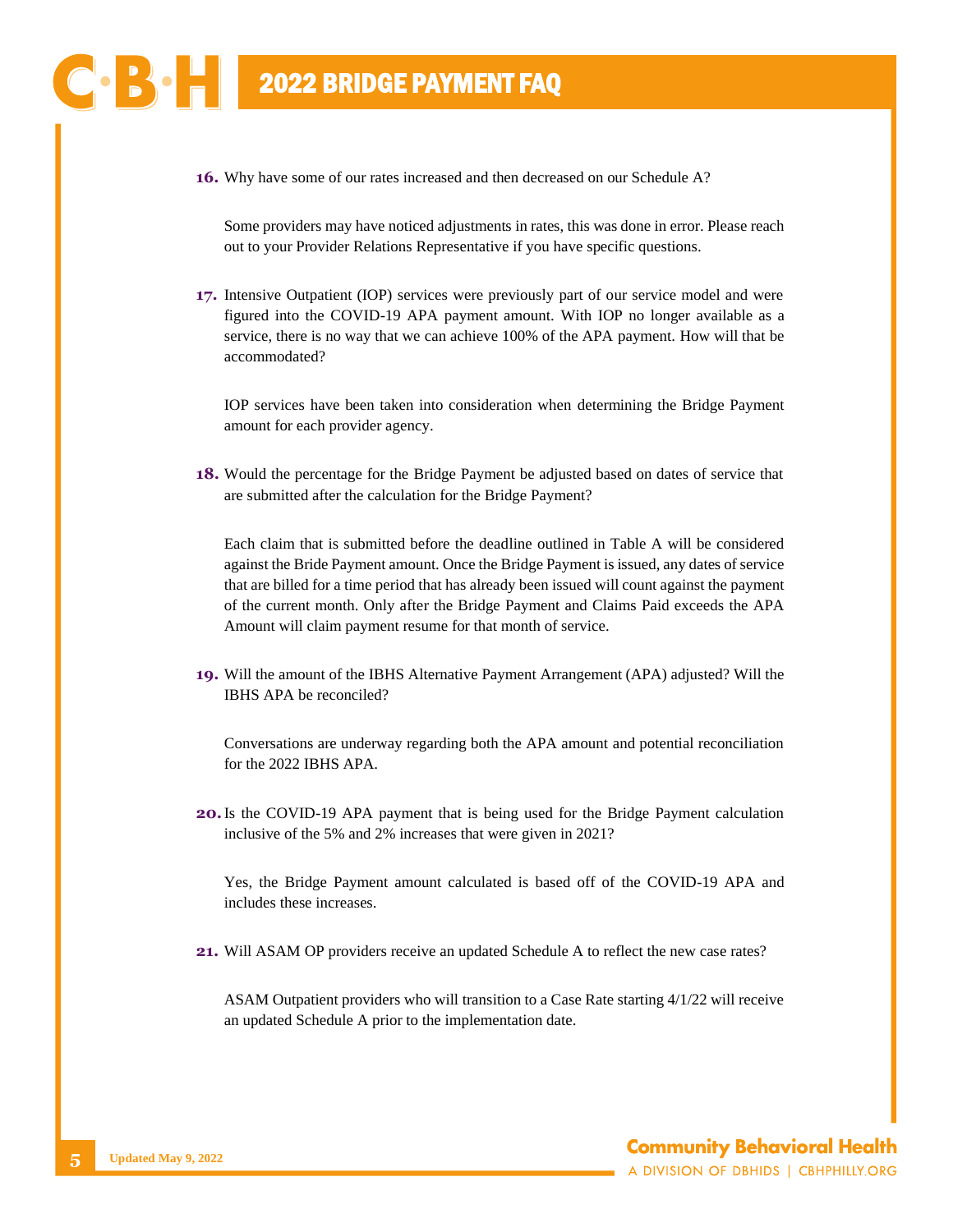**22.** Are providers who were not on the COVID-19 APA still eligible for the 2% increase?

The 2% increase was awarded to all providers who were on the COVID-19 APA in calendar year 2021. This increase was only applicable to the COVID-19 APA and not feefor-service rates.

**23.** If we provide services that will be paid via fee-for-service (and therefore will be eligible for the Bridge Payment) and services that are paid via alternative payment arrangement (and therefore would not be eligible for the Bridge Payment), how will the amounts be calculated and paid?

The Bridge Payment amount that a provider is eligible for subtracts the amount of any alternative payment arrangements (APAs). They will be paid in two separate payments and will follow the timing of Table B.

**24.** Was the 2% increased issued at the end of December? Was there any documentation regarding this payment? Who should we contact if we did not receive the increase?

Yes, the 2% retroactive increase was issued at the end of December in **[Bulletin 21-21](https://cbhphilly.org/wp-content/uploads/2021/12/CBH_Provider-Bulletin_21-21_2021-12-28_APA-Increase.pdf)**. If you did not receive the retroactive increase, please contact your Provider Relations Representative.

**25.** Will there be a filing deadline for claims submission?

For the purposes of the Bridge Payment calculation, the claims deadlines are outlined in Table A. However, claims can still be submitted per the usual 90-day requirement. Claims submitted after the dates outlined in Table A will be taken into consideration in following Bridge Payment amounts.

**26.** How does the Bridge Payment affect providers who are currently fee-for-service?

At this time, the only providers who are eligible for a Bridge Payment are those who received the COVID-19 APA through December 2021.

**27.** As many providers are having census and staffing issues, are there mechanisms in place to adjusting the Bridge Payment if issues persist?

Yes, CBH is committed to ongoing review of the efficacy of the Bridge Payments.

BO H